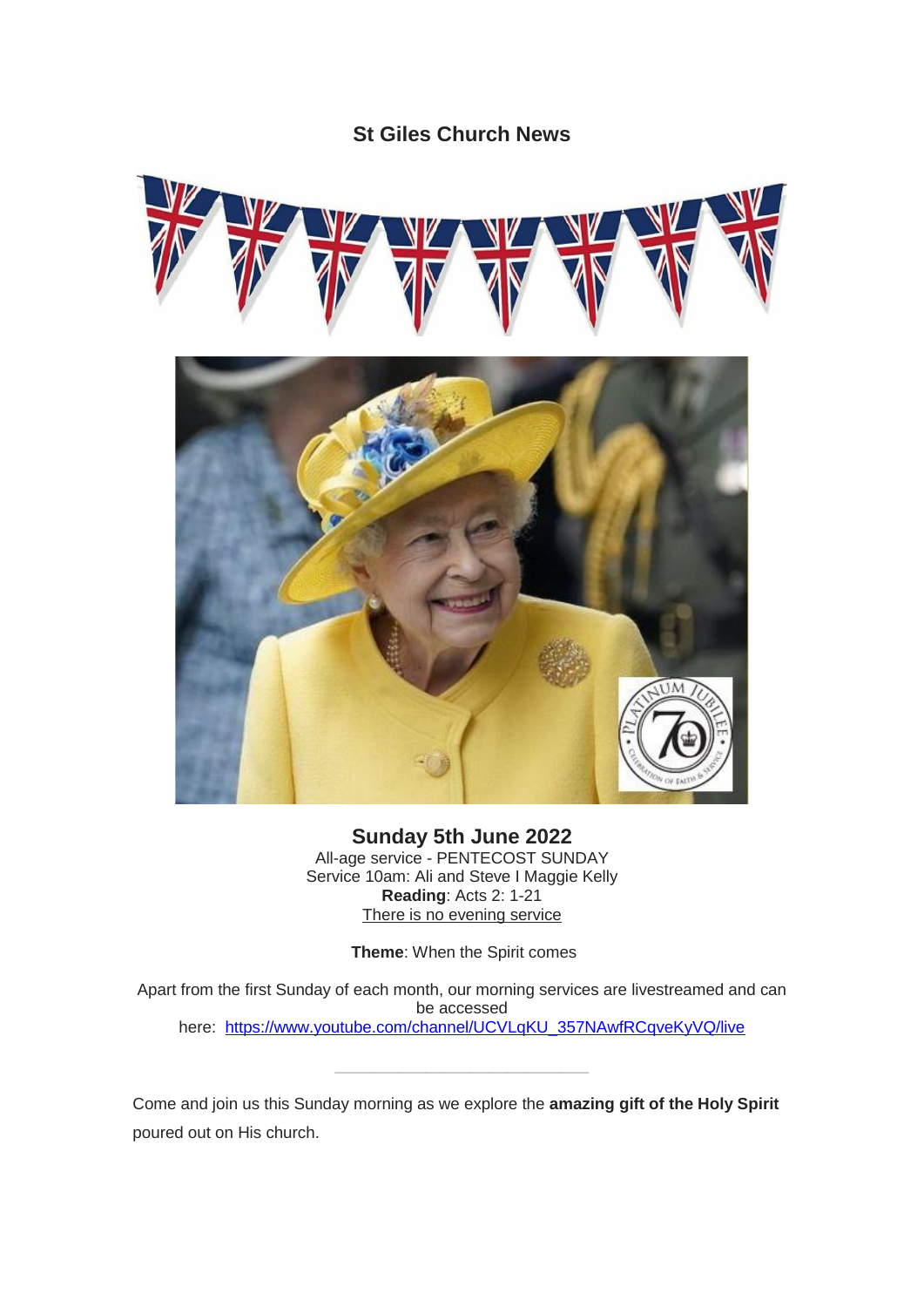After the morning service on Sunday, we invite you to **bring a picnic and share in the celebration of the Queen's Platinum Jubilee** and spend time together over lunch. It would be helpful if you could let us know on [ChurchSuite](https://stgilesnorthampton.churchsuite.com/events/gwh5nfmb) if you intend to come. And if anyone would like be willing to make jubilee trifles or other desserts please let Nicola A or Helen G know (Nicola has a recipe if needed): [office@stgilesnorthampton.org.uk](mailto:office@stgilesnorthampton.org.uk) You can listen to the new anthem 'Rise up and Serve' [here.](https://www.theplatinumjubilee.com/sing/?fbclid=IwAR3qv31b4fqaciguTnF_8NliLOrRFTvIOOew12EYQu-uQmMGZ0EYkpUB2Cg)

You will have all been sent an email this week asking that you check and, if necessary, **update your details on ChurchSuite**. Parent's, please also check the details we have on your child/ren especially medical, allergy related information and contact details. Thank you!

**Please note:** The parish office will be closed this Thursday and Friday (2nd and 3rd June). There is no Thursday morning Holy Communion service this week (2nd June) or evening service on Sunday (5th June) and we will not be running the Wellbeing Cafe on Monday 6th June.



### **Nicola Aylett**

You will be aware that Nicola is stepping down from her role as Associate Minister at the end of June. We would really love to **bless her with a special gift** as a token of our thanks for all she has done at St Giles over the last few years. There are **envelopes near the offering boxes** or you can **donate on ChurchSuite** - just make sure you scroll down and click on the "Leaving Gifts" fund. Thank you!

Join us after the service on **Sunday 26th June for coffee and cake.**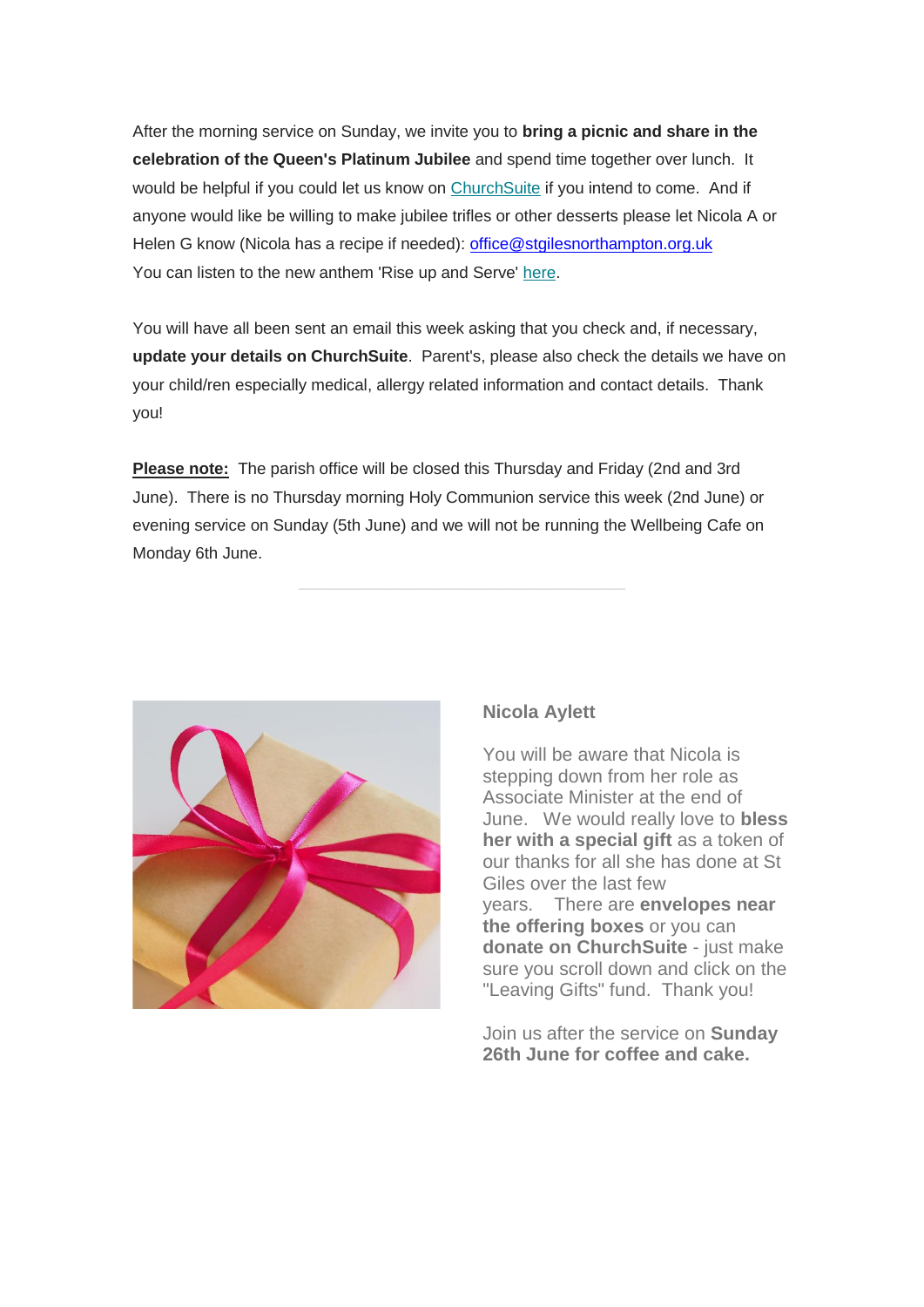

**Thy Kingdom Come** *26th May - 5th June 2022*

Join the global wave of prayer calling all Christians to pray between Ascension and Pentecost for more people to come to know the love and peace of Jesus Christ.

More resources [here.](http://www.thykingdomcome.global/)



**Friday night LIVE**  *Fri 10th June 2022, 7.30pm*

Join us for another Men's Ministry Night in the church centre. The evening will include games, fish and chips, some relaxed discussion and prayer. There is no cost to attend the event but donations would be welcome towards the fish and chips. Please book on ChurchSuite.

Any questions please contact Pete Day on 07845 247846.



**Women's Retreat & Reflection Day** *Sat 25th June, 9.30am to 3.30pm*

Ladies, do you need some time to rest, restore, relax and be encouraged? We have just the thing for you on Saturday 25th June at St Giles. **Charlotte Nobbs is our guest speaker.**

Tea and coffee will be provided but please bring your own lunch and if you can bring a cake to share that would be wonderfull

For more info and to book go to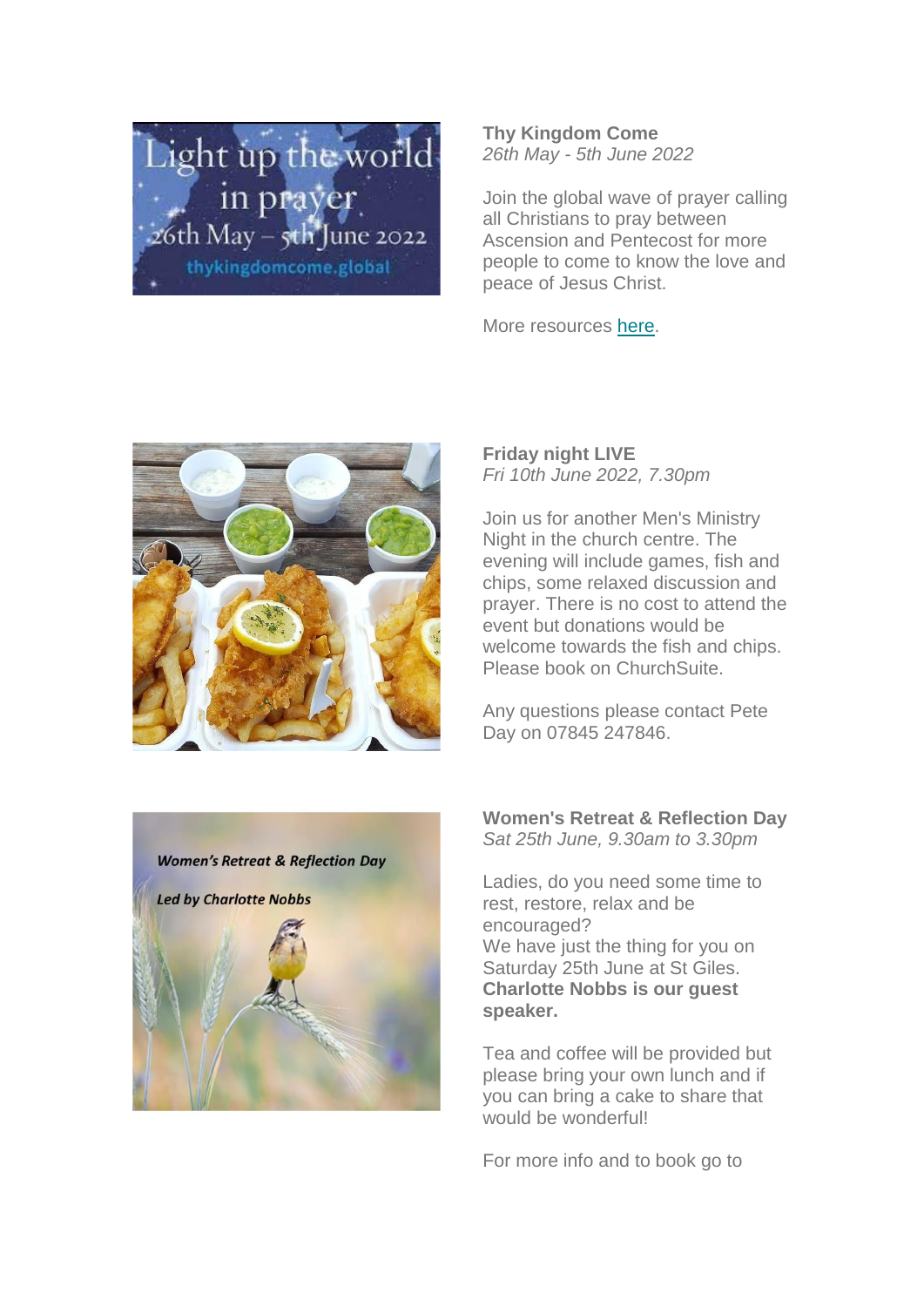ChurchSuite or call the parish office on 01604 628623.



**Come and meet Ruth and Izaias** *Tues 7th June, 7.30pm-9pm*

Join Jane Coverdale's homegroup in the Church Centre on 7th June at 7.30pm when you can meet and chat with Ruth and Izaias.

You are sure to be encouraged! And it would be great to encourage Ruth and Izaias and to pray for them.

# **AGOD CHARGED SPACE FOR STUDENTS AND YOUNG ADULTS**



**EARLYBIRD TICKETS £85**  **New Wine Sixty-one for Students and Young Adults** *Thurs 4th-Sun 7th August*

A brand new festival providing space for students and young adults to prioritise the presence of God, awakening deeper calling and confidence in life's next steps. Please book your place on the New Wine website and let Ruth Alexander know.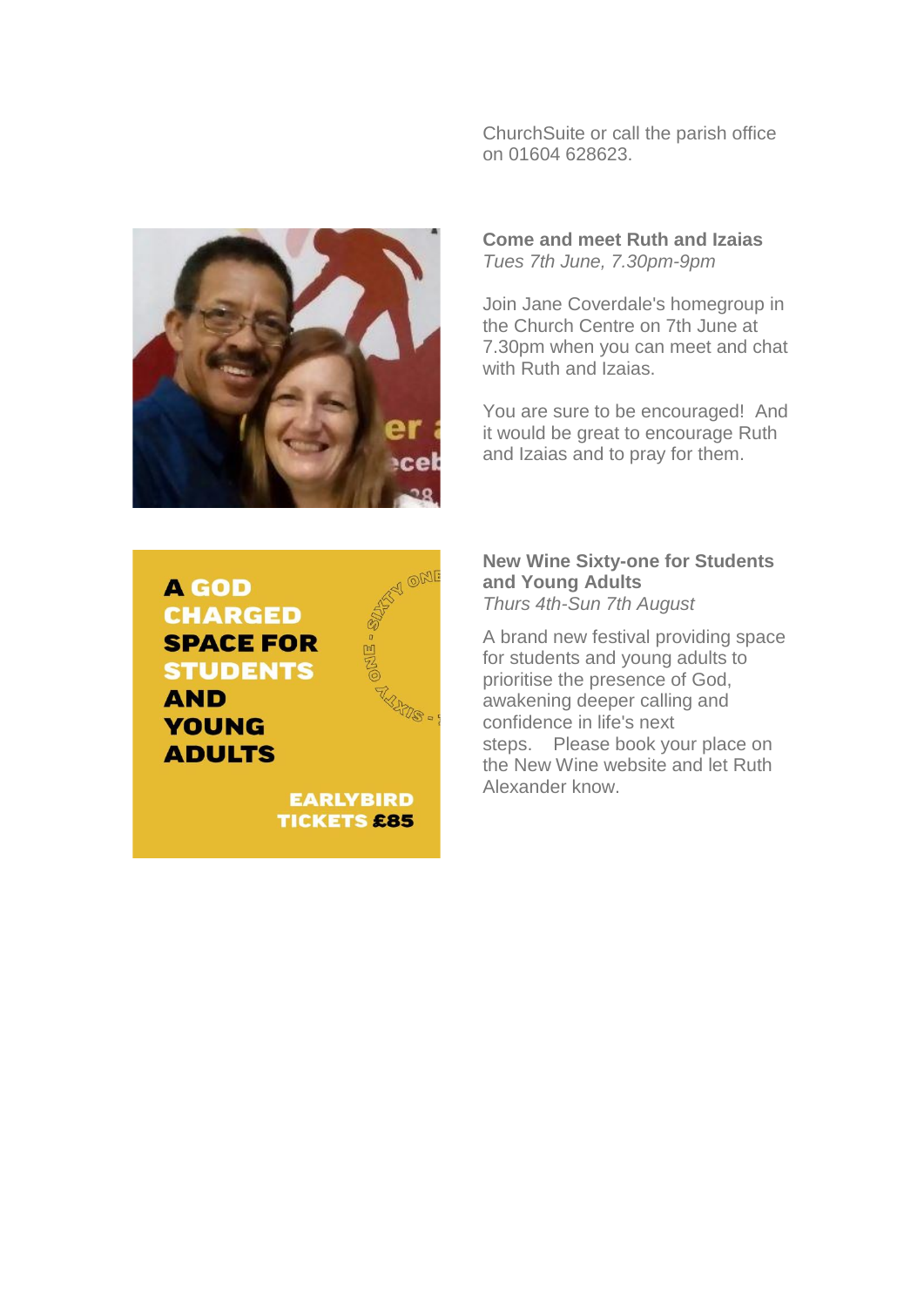

### **Food bank for our International students** *Can you help?*

Can you spare a few items and bring to the church food bank for International Students? We know there is a huge crisis right now as prices rise. FISH works with International Students at the UoN, supporting and giving friendship. While they are here to study, there is a limit to how much they are able to work, which means they are in deeper need as prices rise. If you are able to help please do so by donating dried goods and hygiene items.

#### **You may be interested in...**

A **brilliant new book** - How to Hear God by Pete Greig. We will be sharing insights from the book during our Saturday prayer times over the next 6 months. You can order it from St Andrews bookshop [here.](https://standrewsbookshop.co.uk/product/how-to-hear-god/)

**Mum's Night Out, 30th June (Leicester) -** Care for the Family "An unforgettable night of fun, that'll leave you feeling rejuvenated!" More info [here.](https://www.careforthefamily.org.uk/events/tourevents/mums-night-out/)

**St Columba, Collingtree 850th Anniversary Concert**, Saturday 11th June at 7pm with wine and refreshments. See poster on church noticeboard for more info or contact St Giles Church office. Tickets £10. Call Rod on 769407 or Selina on 769439 to book.

> **Next Week: Morning Service with Holy Communion** Service 10am: Nicola Aylett I Steve and Maggie Kelly **Theme**: Holy Spirit - Power to Proclaim **Reading**: Acts 4: 23-35 Service 7pm: Ali Wagner l Steve and Maggie Kelly

**A House of Prayer for all Nations** Revival is not superficial signs and wonders, it is God's actual kingdom breaking out now. It